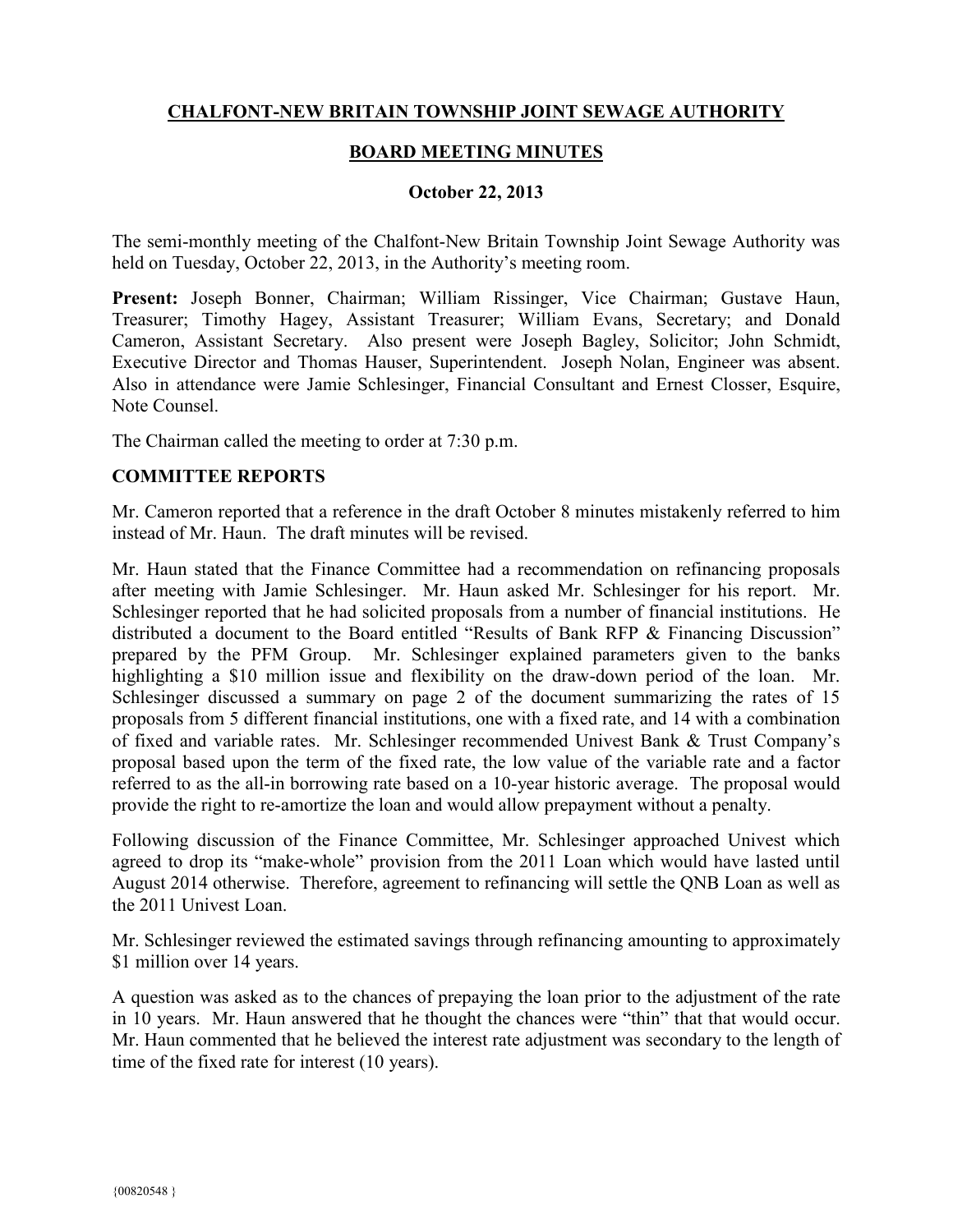In response to questions, Mr. Closser explained that the adjustable rate adjusted only once, in 2023. A question was also asked about prepayment, which can be made towards principal and interest as instructed by the Authority at the time of making the prepayment.

Mr. Closser explained that a resolution has been prepared accepting the proposal and authorizing the preparation and execution of documents to complete the refinancing with Univest. Mr. Closser also stated that a loan agreement, a note, an IRS form and general certificates would be prepared which will have to be executed.

**MOTION:** It was **MOVED** by Mr. Haun and **SECONDED** by Mr. Rissinger to approve Resolution No. 2013-2 authorizing refinancing based on the proposal of Univest Bank & Trust Company at a 2.59% fixed rate for 10 years and a subsequent variable reset rate of 67% of prime plus 61 basis points, and to execute the Form of Proposal offered by Univest. The Motion was unanimously adopted. It is anticipated that settlement on the refinancing will occur on November 12, 2013.

# **SUPERINTENDENT'S REPORT – Thomas Hauser**

Mr. Hauser reported that treatment plant operations for the month of September were considered normal.

Precipitation: 1.9 inches Average daily flow: 2.94 MGD Peak day flow: 4.86 MG

Process performance was good, phosphorous was below the Authority's average and nitrates were well within limits. The UV System is performing well because fecal coliforms were well within limits.

Authority personnel coordinated plant operations with construction contractors resulting in the UV Weir Replacement Project and aerator shut downs. The UV Weir Replacement Project took place at the expense of the manufacturer. Contractor C&T performed the actual weir replacement for which the manufacturer paid.

The aerator shutdown was performed for Thomas Controls. The Authority had issues with the circular clarifier and ended up installing a new circular clarifier skimmer arm. Personnel also core-drilled the opening of the front equalization basin pump pit to facilitate draining and flushing. This was a project undertaken by the Authority after the Phase II Project was already underway.

In the collection system, the Authority flushed lines at the New Britain Shopping Center down to County Line Avenue to avoid the buildup of grease problems. Personnel also repaired lateral leaks on Brittany Drive. In regards to the waterline project, a 12 foot section of our sewer main was replaced. A discussion ensued regarding location of manholes that were buried and which had to be unearthed.

There was a general discussion regarding replacement of the stainless steel weirs with new stainless steel weirs on the UV system. The weirs were replaced because the manufacturer undersized the weir length originally. Approximately 50% of the weir length was added.